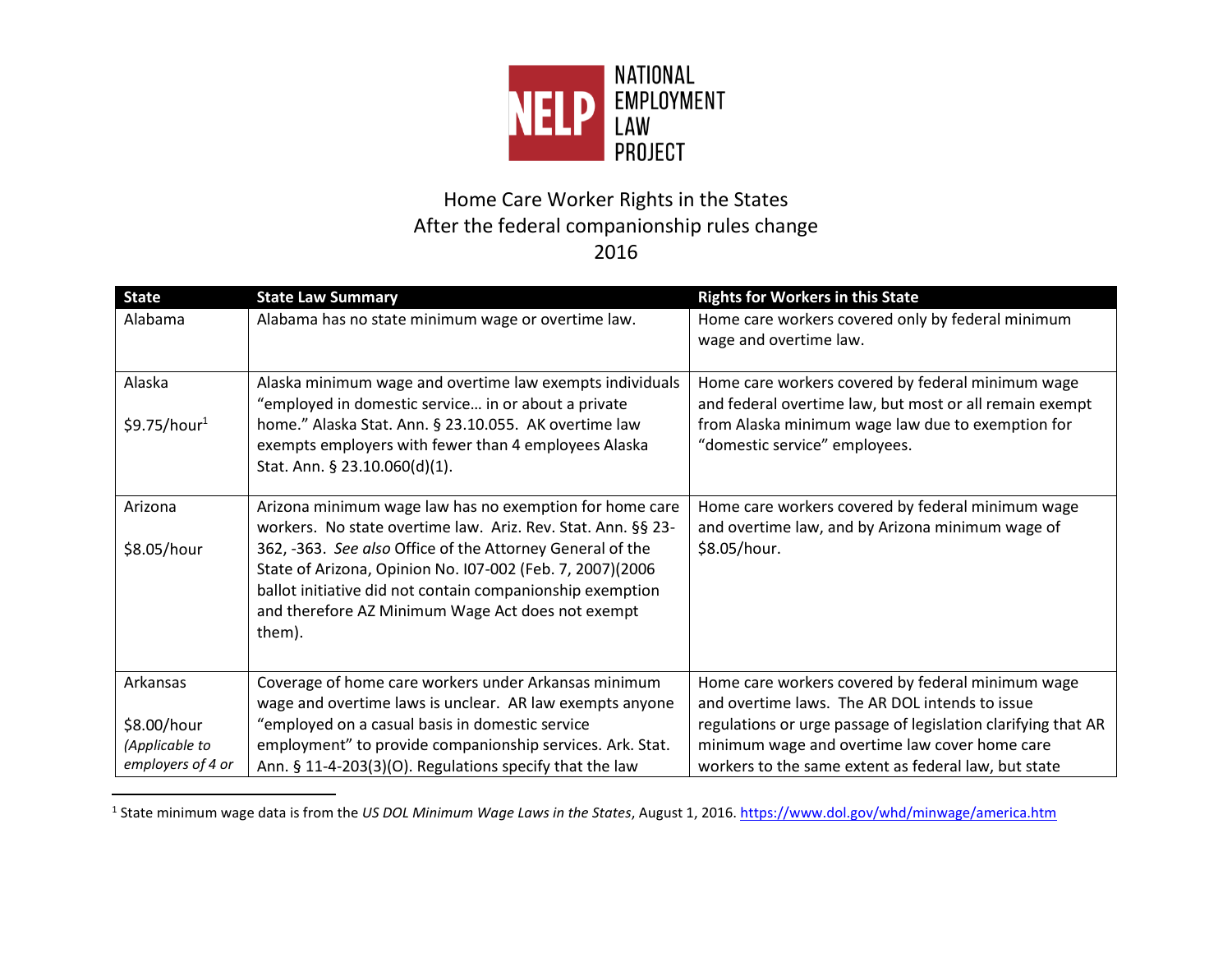| more employees) | exempts companions as defined in FLSA. Rule 010.14-<br>$106(B)(15)$ , (C)(1)(q). The act also exempts an "employee | coverage will be uncertain until then.                     |
|-----------------|--------------------------------------------------------------------------------------------------------------------|------------------------------------------------------------|
|                 | employed in domestic services to provide companionship                                                             | Workers employed solely by private household exempt        |
|                 | services," Rule 010.14-106(B)(15), and any employee who is                                                         | from AR minimum wage and overtime laws due to              |
|                 | employed in domestic service in a household and who                                                                | separate exemptions.                                       |
|                 | resides in such household. Rule 010.14-106(C)(1)(q).                                                               |                                                            |
|                 | AR DOL General Counsel says that state law intent is to                                                            |                                                            |
|                 | follow the federal regulations but state law as currently                                                          |                                                            |
|                 | written is unclear because the statute seemingly limits the                                                        |                                                            |
|                 | exemption to workers employed on a casual basis. She                                                               |                                                            |
|                 | anticipates AR DOL will issue clarifying state regulations or                                                      |                                                            |
|                 | urge passage of legislation to make state companionship<br>exemption consistent with federal law once federal      |                                                            |
|                 | companionship regulations are finalized. NELP phone call                                                           |                                                            |
|                 | with Denise Oxley, AR DOL General Counsel, 7/31/2013. See                                                          |                                                            |
|                 | also, letter from AR DOL to complainant, dated 4/16/2012                                                           |                                                            |
|                 | (on file with NELP).                                                                                               |                                                            |
|                 |                                                                                                                    |                                                            |
|                 | Additional exemption for workers employed solely by private                                                        |                                                            |
|                 | household through provision in minimum wage and                                                                    |                                                            |
|                 | overtime law exempting employers with fewer than 4                                                                 |                                                            |
|                 | employees. Ark. Code Ann. §11-4-203(B)(I). State overtime                                                          |                                                            |
|                 | law also exempts any employee exempt from the overtime                                                             |                                                            |
|                 | regulations of the FLSA. Ark. Stat. Ann. § 11-4-211 (effective                                                     |                                                            |
|                 | Oct. 1, 2006).                                                                                                     |                                                            |
| California      | California minimum wage law covers home care workers but                                                           | Home care workers covered under federal minimum wage       |
|                 | state overtime law exempts "personal attendants," defined                                                          | and overtime and by CA state minimum wage of               |
| \$10.00/hour    | as "any person employed by a private householder or by any                                                         | \$10.00/hour. Workers who spend over 20% of work hours     |
|                 | third party employer  to supervise, feed, or dress a child or                                                      | on certain housekeeping tasks as described by CA DLSE      |
|                 | person who by reason of advanced age, physical disability,                                                         | and are live-out are entitled to CA overtime law providing |
|                 | or mental deficiency needs supervision." Industrial Welfare                                                        | time-and-a-half for hours after 8 per day and 40 per week. |
|                 | Commission Wage Order No. 15-2001 § 1(B), § 2(J). Workers                                                          | Live-in workers whose duties place them outside the CA     |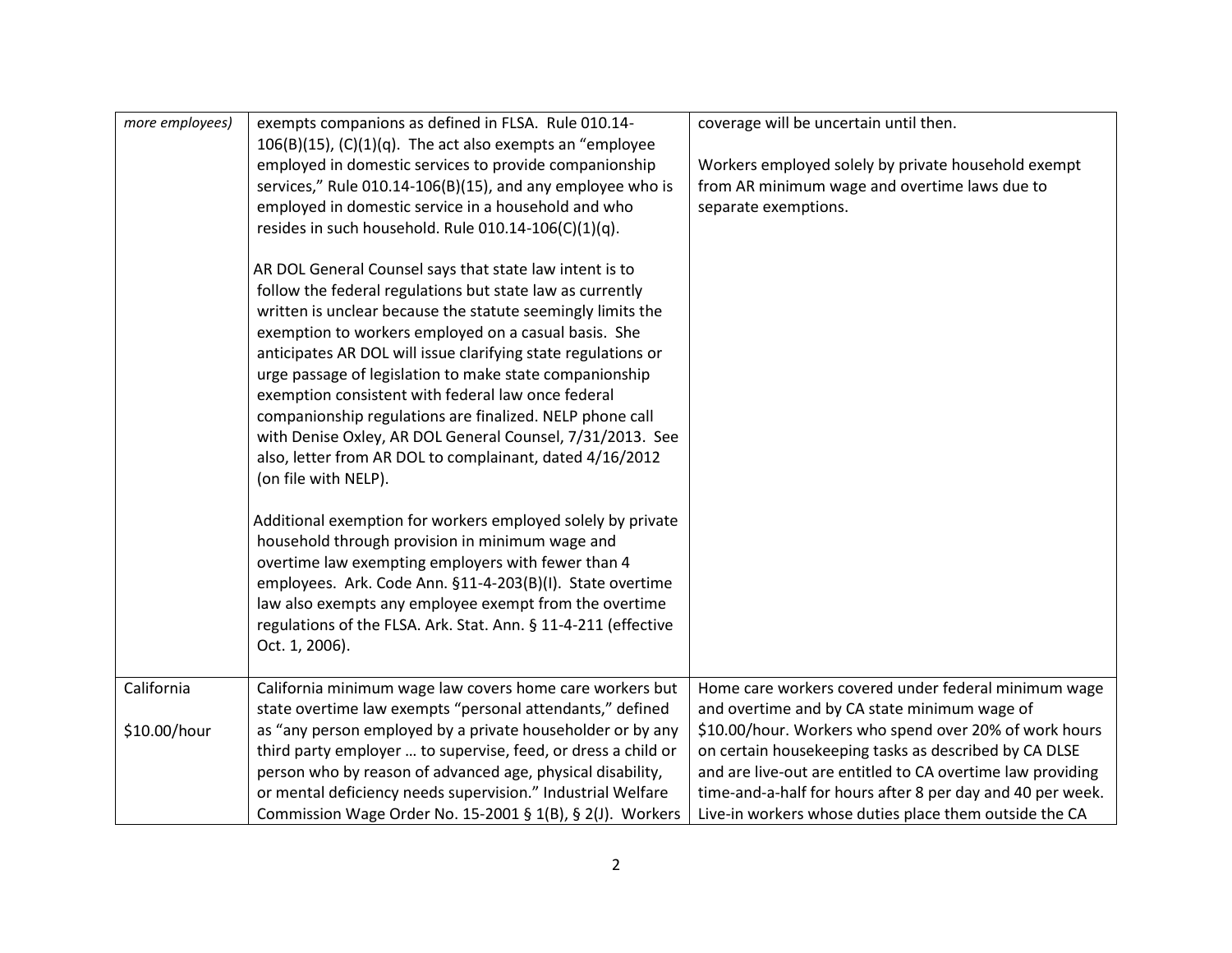|                         | are not subject to the personal attendant overtime<br>exemption if they spend more than 20% of their work time<br>on tasks unrelated to the care of their patient, such as<br>cooking, cleaning, laundry shopping, etc. CA DIR DLSE Op.<br>Ltr. (Oct. 3. 1994), available at<br>http://www.dir.ca.gov/dlse/opinions/1994-10-03-2.pdf. See<br>also, CA DIR DLSE Op. Ltr (Nov. 23, 2005), available at<br>http://www.dir.ca.gov/dlse/opinions/2005%2D11%2D23.pdf<br>(same).                                                                                                                                                                                                                                                     | personal attendant category receive time-and-a-half for<br>hours worked after 12 per day or after 5 consecutive days<br>in a week.<br>The CA Domestic Worker Bill of Rights, which went into<br>effect on January 1, 2014, extends overtime rights to<br>home care workers who are not employed through CA's In<br>Home Supportive Services Program. Workers are entitled<br>to time-and-a-half after 9 hours per day and 45 hours per<br>week.                                                                          |
|-------------------------|-------------------------------------------------------------------------------------------------------------------------------------------------------------------------------------------------------------------------------------------------------------------------------------------------------------------------------------------------------------------------------------------------------------------------------------------------------------------------------------------------------------------------------------------------------------------------------------------------------------------------------------------------------------------------------------------------------------------------------|--------------------------------------------------------------------------------------------------------------------------------------------------------------------------------------------------------------------------------------------------------------------------------------------------------------------------------------------------------------------------------------------------------------------------------------------------------------------------------------------------------------------------|
|                         |                                                                                                                                                                                                                                                                                                                                                                                                                                                                                                                                                                                                                                                                                                                               |                                                                                                                                                                                                                                                                                                                                                                                                                                                                                                                          |
| Colorado<br>\$8.31/hour | Colorado minimum wage and overtime law exempts<br>"companions" employed by private households or family<br>members. Colorado Minimum Wage Order No. 29 § 5; 7<br>Colo. Code Regs. § 1103-1:5.<br>Note that CO Dept. of Labor & Employ. Labor Division<br><b>Advisory Bulletin (2012) is unclear whether exemption is</b><br>limited to workers hired solely by private household. In one<br>place it states: "Companions are exempt from all provisions<br>of Wage Order 28 pursuant to Section 5." In another, it<br>reiterates the language from the regs, which includes the<br>limiting phrase "employed by private households and family<br>members". Fact sheet on website also lists "companions"<br>under exemptions. | Third party-employed aides are covered by federal<br>minimum and overtime laws, by CO minimum wage of<br>\$8.31/hour and by CO overtime law providing time-and-a-<br>half the regular rate of pay for hours over 12 per day or 40<br>per week. Aides employed solely by private household are<br>covered by federal minimum wage and overtime after 40<br>hours in a workweek, and also potentially by state laws as<br>described above, if state law defines "companion"<br>consistent with revised federal definition. |
|                         |                                                                                                                                                                                                                                                                                                                                                                                                                                                                                                                                                                                                                                                                                                                               |                                                                                                                                                                                                                                                                                                                                                                                                                                                                                                                          |
| Connecticut             | The Connecticut Minimum Wage Act excludes workers<br>employed in "domestic service in or about a private home,                                                                                                                                                                                                                                                                                                                                                                                                                                                                                                                                                                                                                | Home care workers covered under federal minimum wage<br>and overtime law, and should be covered under CT                                                                                                                                                                                                                                                                                                                                                                                                                 |
| \$9.60/hour             | except any individual in domestic service employment as<br>defined in [the FLSA regulations]". Conn. Gen. Stat. § 31-<br>58(f). CT DOL takes the position that the CT MWA covers<br>domestic workers to the same extent as the FLSA.                                                                                                                                                                                                                                                                                                                                                                                                                                                                                          | minimum wage of \$9.60/hour and by CT overtime law<br>because CT explicitly tracks FLSA.                                                                                                                                                                                                                                                                                                                                                                                                                                 |
| Delaware                | Delaware minimum wage law exempts individuals employed                                                                                                                                                                                                                                                                                                                                                                                                                                                                                                                                                                                                                                                                        | Home care workers covered only under federal minimum                                                                                                                                                                                                                                                                                                                                                                                                                                                                     |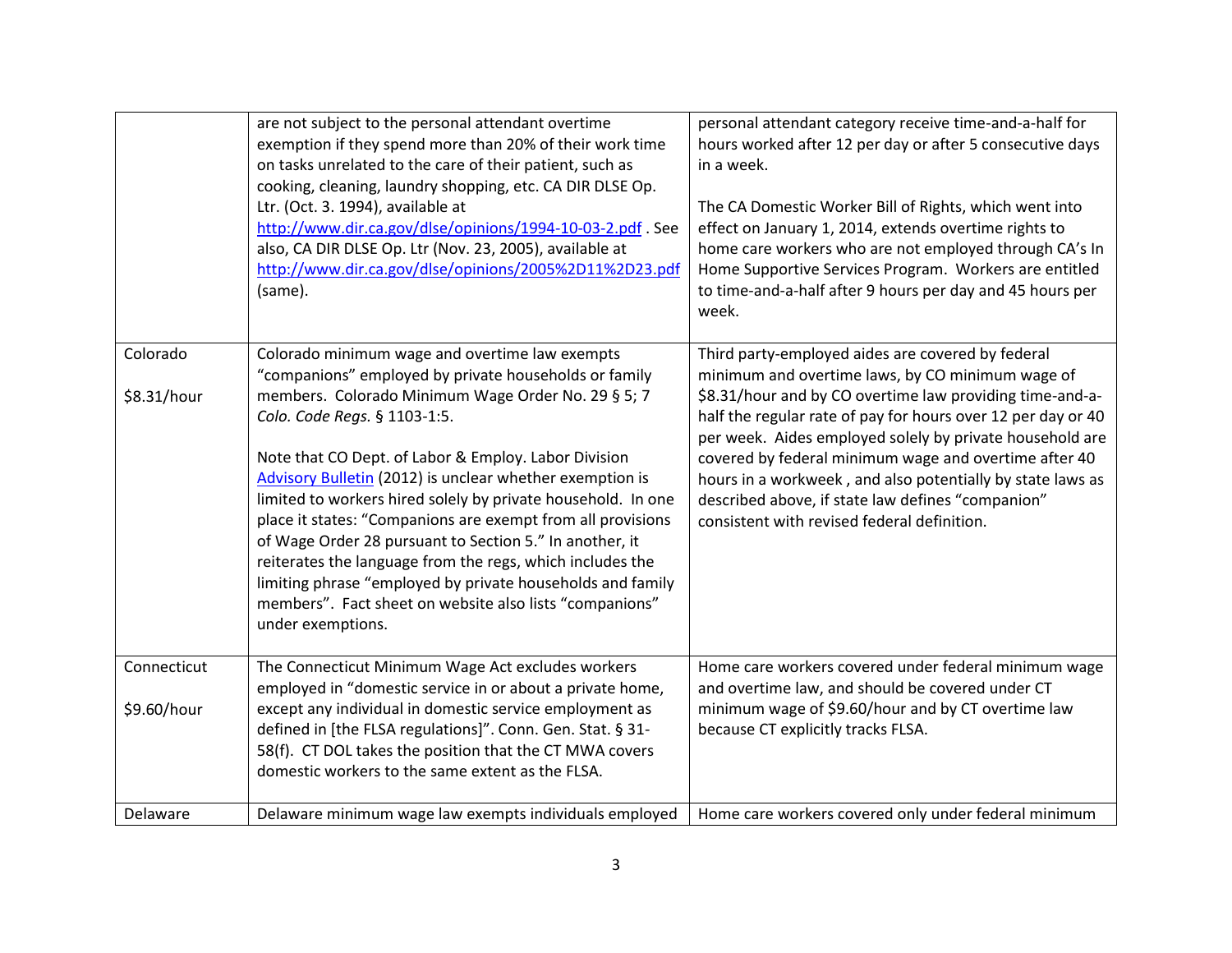| \$8.25/hour  | in domestic service in private homes. 19 Del. C. § 901(5).<br>Additional exclusion for workers employed in "domestic<br>help" occupations. 19 Del. C. § 101 (5)(b).                   | wage and overtime law.                                                                                                                                                                  |
|--------------|---------------------------------------------------------------------------------------------------------------------------------------------------------------------------------------|-----------------------------------------------------------------------------------------------------------------------------------------------------------------------------------------|
| District of  | DC minimum wage law has no relevant exemptions. DC                                                                                                                                    | Home care workers covered by federal minimum wage                                                                                                                                       |
| Columbia     | overtime law exempts "private household worker[s] who<br>live on the premises of the employer" and "companions to                                                                     | and overtime and by DC Living Wage for contractors of<br>\$13.85/hour. Potential to gain DC overtime rights if                                                                          |
| \$11.50/hour | the aged and infirm". D.C. Mun. Regs. tit. 7, § 902.5(b).                                                                                                                             | "companions" interpreted consistent with revised federal<br>definition, but likely continued exemption from DC<br>overtime for live-in workers employed solely by private<br>household. |
| Florida      | Florida minimum wage law incorporates the FLSA<br>exemptions. Fla. Stat. § 448.110 (3).                                                                                               | Home care workers covered by federal minimum wage<br>and overtime law. Home care workers should be covered                                                                              |
| \$8.05/hour  |                                                                                                                                                                                       | by Florida minimum wage law providing \$8.05/hour,<br>because the state law incorporates the FLSA definitions.                                                                          |
| Georgia      | Georgia minimum wage law exempts employers of domestic<br>services. GA Code Ann. § 34-4-3(b)(3). Additional<br>exemption for employers with five employees or less. Id at<br>(b)(2).  | Home care workers covered only by federal minimum<br>wage and overtime law.                                                                                                             |
| Hawaii       | Hawaii minimum wage law exempts workers employed in<br>the employer's home to provide "companionship services".                                                                       | Home care workers covered by federal minimum wage<br>and overtime law. Third party-employed workers covered                                                                             |
| \$8.50/hour  | Additional exemption for workers employed by family<br>members. Haw. Rev. Stat. § 387-1 (3), (5), as amended by<br>the Hawaii Domestic Worker Bill of Rights, HI LEGIS 248<br>(2013). | also by HI minimum wage and overtime law. Home care<br>workers employed solely by private household probably<br>remain exempt from HI minimum wage and overtime law.                    |
| Idaho        | Idaho minimum wage law exempts "employees engaged in<br>domestic service". Idaho Code § 44-1504(2). Idaho overtime<br>law follows FLSA. Idaho Code § 44-1504.                         | Home care workers covered by federal minimum wage<br>and overtime but remain subject to exemption in ID<br>minimum wage law for domestic service employees.                             |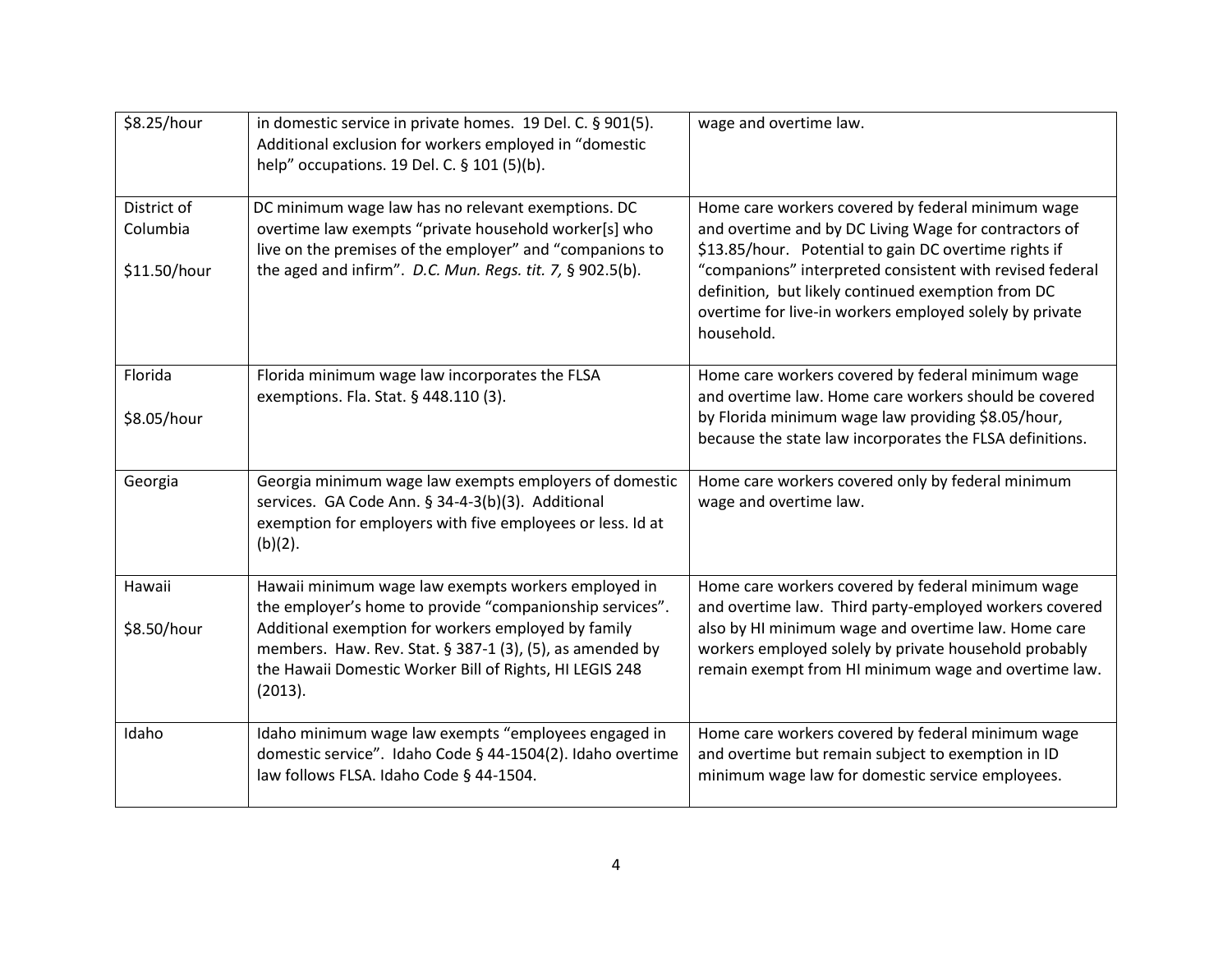| Illinois<br>\$8.25/hour | Illinois law provides minimum wage and overtime coverage<br>for home care workers, but exempts those employed solely<br>by private households as a result of exemption for<br>employers with fewer than four employees. 820 Ill. Comp.<br>Stat. § 105/3(d). Although the statute contains an exemption<br>for "domestic service employees," regulations state that<br>exemption does not include workers whose primary duty is<br>to be a companion to or perform health care services for an<br>aged or infirm person. 820 Il. Comp. Stat. §105/3(d); 56 Il<br>Admin Code § 210.110.                                                                                                                                                       | Home care workers are covered by federal minimum wage<br>and overtime law, and by IL minimum wage of \$8.25 and IL<br>overtime law.<br>Home care workers employed solely by private household<br>(unless 4+ employees in household) are not covered under<br>IL law. |
|-------------------------|---------------------------------------------------------------------------------------------------------------------------------------------------------------------------------------------------------------------------------------------------------------------------------------------------------------------------------------------------------------------------------------------------------------------------------------------------------------------------------------------------------------------------------------------------------------------------------------------------------------------------------------------------------------------------------------------------------------------------------------------|----------------------------------------------------------------------------------------------------------------------------------------------------------------------------------------------------------------------------------------------------------------------|
| Indiana                 | Indiana minimum wage law exempts employees who<br>provide "companionship services" as defined in federal<br>regulations at 29 CFR §552.6 and who are employed by<br>agency or other third-party employer, also as defined in<br>federal regulations at 29 CFR §552.109(a). Ind. Code Ann. §<br>22-2-2-4(i)(1). Also exempted are employers of less than 2<br>employees and employers who are subject to the FLSA. Ind.<br>Code Ann. § 22-2-2-3. But, regulations also provide that<br>"[n]o employer shall employ any employee in domestic<br>service in one (1) or more households for a work week<br>longer than forty (40) hours unless the employee receives<br>compensation for that employment." Ind. Code Ann. § 22-2-<br>$2-4(s)$ . | Home care workers covered only by federal minimum<br>wage and overtime. Continued exemption from IN<br>minimum wage law due to exemptions for employers<br>covered by FLSA and for employers with fewer than 2<br>employees.                                         |
| lowa                    | Iowa minimum wage law excludes employees "employed in<br>domestic service employment to provide companionship<br>services." 875 IAC 215.4 (91D)(14).                                                                                                                                                                                                                                                                                                                                                                                                                                                                                                                                                                                        | Home care workers covered only by federal minimum<br>wage and overtime.                                                                                                                                                                                              |
| Kansas                  | Kansas minimum wage and overtime law excludes<br>employers subject to the provisions of the FLSA. Kan. Stat.<br>Ann. § 44-1202(d). It also excludes any individual in<br>domestic service employment. Kan. Stat. Ann. § 44-1202(e).                                                                                                                                                                                                                                                                                                                                                                                                                                                                                                         | Home care workers covered by federal minimum wage<br>and overtime laws. Home care workers who are now<br>covered by the FLSA will be exempt from the KS minimum<br>wage and overtime laws.                                                                           |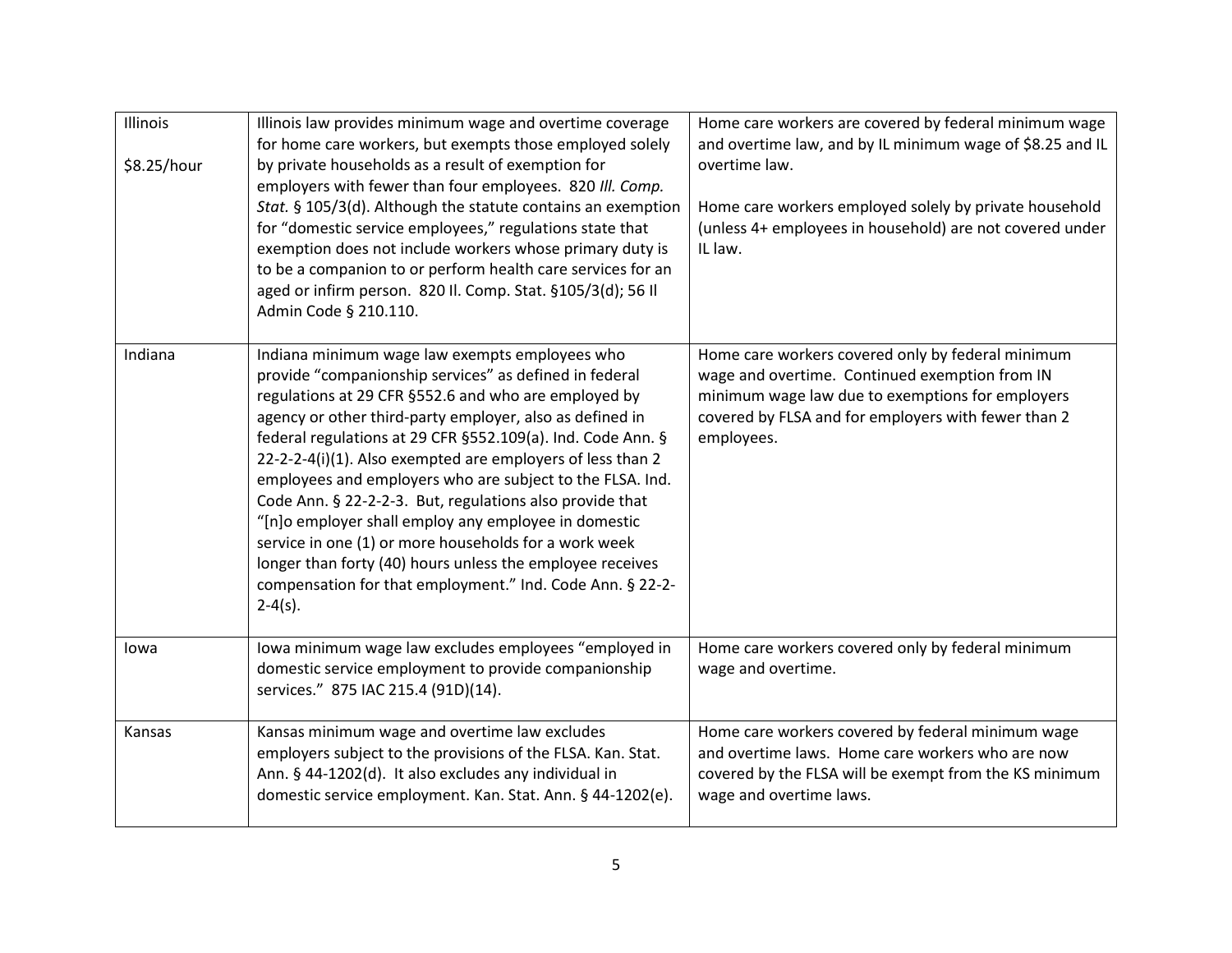|                               | Regulations define domestic service as the work of<br>individuals employed by a homeowner to clean, maintain, or<br>repair a home-but it does not include an individual<br>employed by a person contracting to perform the service.<br>Kan. Admin. Reg. § 49-30-1(h).                                                                                                                               |                                                                                                                                                       |
|-------------------------------|-----------------------------------------------------------------------------------------------------------------------------------------------------------------------------------------------------------------------------------------------------------------------------------------------------------------------------------------------------------------------------------------------------|-------------------------------------------------------------------------------------------------------------------------------------------------------|
| Kentucky                      | Kentucky minimum wage and overtime law exempts "[a]ny<br>individual employed as a companion by a sick, convalescing,<br>or elderly person or by the person's immediate family, to<br>care for that sick, convalescing, or elderly person and whose<br>principal duties do not include housekeeping". Ky. Rev. Stat.<br>Ann. § 337.010 (2)(a)(4),(7), and (12).                                      | Home care workers covered by federal minimum wage<br>and overtime laws but probably remain exempt from KY<br>minimum wage and overtime laws.          |
|                               | Other exemptions include: "any individual employed in<br>domestic service in or about a private home", but domestic<br>workers are covered by the MW law if their employer<br>regularly employs more than one domestic worker. Ky. Rev.<br>Stat. Ann. § 337.010(2)(a)(4). State overtime law also<br>exempts workers who are exempted from the FLSA's<br>overtime provisions. KRS § 337.285 (2)(c). |                                                                                                                                                       |
| Louisiana                     | Louisiana has no state minimum wage or overtime law                                                                                                                                                                                                                                                                                                                                                 | Home care workers covered only by federal minimum<br>wage and overtime law.                                                                           |
| Maine<br>\$7.50/hour          | Maine minimum wage law has no relevant exemptions. Me.<br>Rev. Stat. Ann. tit. 26, §§ 663, 664.                                                                                                                                                                                                                                                                                                     | Home care workers covered by federal and overtime<br>protections, and by ME minimum wage rate of \$7.50/hour<br>and ME overtime law.                  |
| Maryland<br>\$8.75/hour       | Maryland minimum wage law has no relevant exemptions.<br>Md. Code Ann., Lab. & Empl. § 3-415.                                                                                                                                                                                                                                                                                                       | Home care workers covered by federal and MD minimum<br>wage and overtime laws.                                                                        |
| Massachusetts<br>\$10.00/hour | Massachusetts minimum wage and overtime law has no<br>relevant exemptions. Mass. Gen. Laws ch. 151, § 1.                                                                                                                                                                                                                                                                                            | Home care workers covered by federal minimum wage<br>and overtime protections, and by MA minimum wage rate<br>of \$10.00/hour and by MA overtime law. |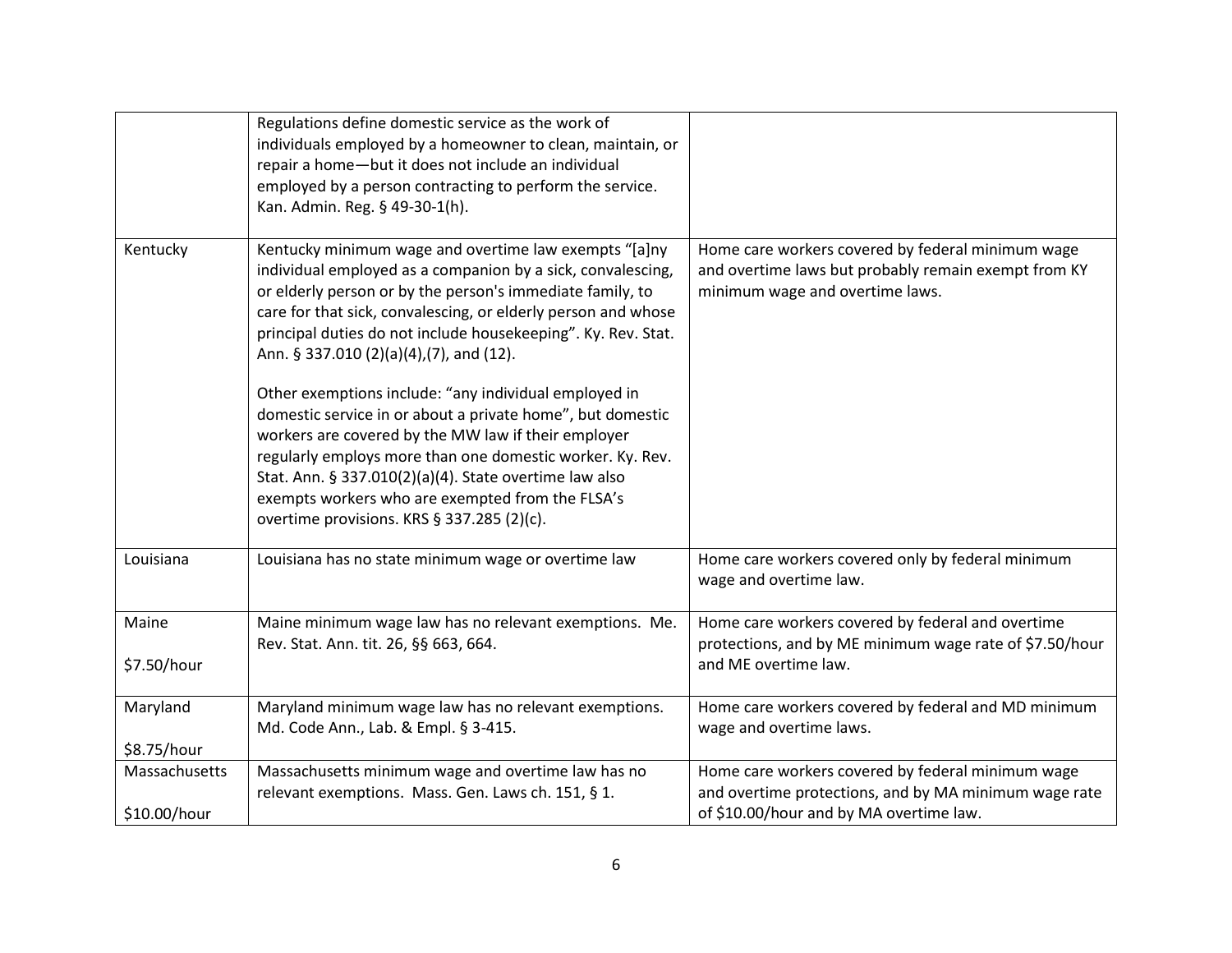| Michigan<br>\$8.50/hour<br>(Applicable to<br>employers of 2 or<br>more employees) | Michigan minimum wage and overtime law explicitly covers<br>individuals "employed in domestic service employment to<br>provide companionship services as defined in 29 CFR 552.6<br>but exempts "live-in domestic service employee[s] as<br>described in 29 CFR 552.102." Mich. Comp. Laws §<br>408.394(2)(a). Minimum wage only applies to employers<br>with two or more employees. Mich. Comp. Laws §<br>408.382(c).                                                                                         | Home care workers covered by federal minimum wage<br>and overtime protections. Most workers also covered by<br>MI state minimum wage of \$8.50/hour and by MI<br>overtime law, except for: (1) live-in workers and (2)<br>workers who are the only employee of their employer. |
|-----------------------------------------------------------------------------------|----------------------------------------------------------------------------------------------------------------------------------------------------------------------------------------------------------------------------------------------------------------------------------------------------------------------------------------------------------------------------------------------------------------------------------------------------------------------------------------------------------------|--------------------------------------------------------------------------------------------------------------------------------------------------------------------------------------------------------------------------------------------------------------------------------|
| Minnesota<br>\$9.00/hour                                                          | Minnesota minimum wage and overtime law has no relevant<br>exemptions. Minn. Stat. § 177.23. But, note provision stating<br>that nighttime hours where employee is available to provide                                                                                                                                                                                                                                                                                                                        | Home care workers covered by federal and MN minimum<br>wage and overtime laws.                                                                                                                                                                                                 |
| (large employer)                                                                  | services but does not actually do so need not be<br>compensated. Minn. Stat. § 177.23(11).                                                                                                                                                                                                                                                                                                                                                                                                                     | A large employer (enterprise with annual receipts of<br>\$500,000 or more) must pay a minimum rate of \$9.00 per                                                                                                                                                               |
| \$7.25/hour<br>(small employer)                                                   |                                                                                                                                                                                                                                                                                                                                                                                                                                                                                                                | hour, while a small employer (enterprise with annual                                                                                                                                                                                                                           |
|                                                                                   |                                                                                                                                                                                                                                                                                                                                                                                                                                                                                                                | receipts of less than \$500,000) pays a minimum rate of<br>\$7.25 per hour. The state law says premium pay is<br>required after 48 hours per week.                                                                                                                             |
| Mississippi                                                                       | Mississippi has no state minimum wage or overtime law.                                                                                                                                                                                                                                                                                                                                                                                                                                                         | Home care workers covered only by federal minimum<br>wage and overtime laws.                                                                                                                                                                                                   |
| Missouri                                                                          | Home care workers covered by Missouri minimum wage law<br>but some casual workers are exempt from state protections                                                                                                                                                                                                                                                                                                                                                                                            | Home care workers covered by federal minimum wage<br>and overtime law, and by and MO minimum wage rate of                                                                                                                                                                      |
| \$7.65/hour                                                                       | due to an exemption for workers employed in a "private<br>residence on an occasional basis for six hours or less on each<br>occasion". Mo. Rev. Stat. § 290.500(3)(f). Overtime law<br>excludes employees who are exempt from federal FLSA<br>minimum wage or overtime requirements. Mo. Rev. Stat. §<br>290.505(3). http://www.moga.mo.gov/statutes/C200-<br>299/2900000505.HTM Regulations specify that the state<br>DOL will follow the US DOL's regulations interpreting the<br>FLSA.<br>8 CSR § 30-4.010. | \$7.65/hour and MO overtime. Limited exemption from<br>MO minimum wage law for workers employed on a casual<br>basis for 6 hours or less per visit.                                                                                                                            |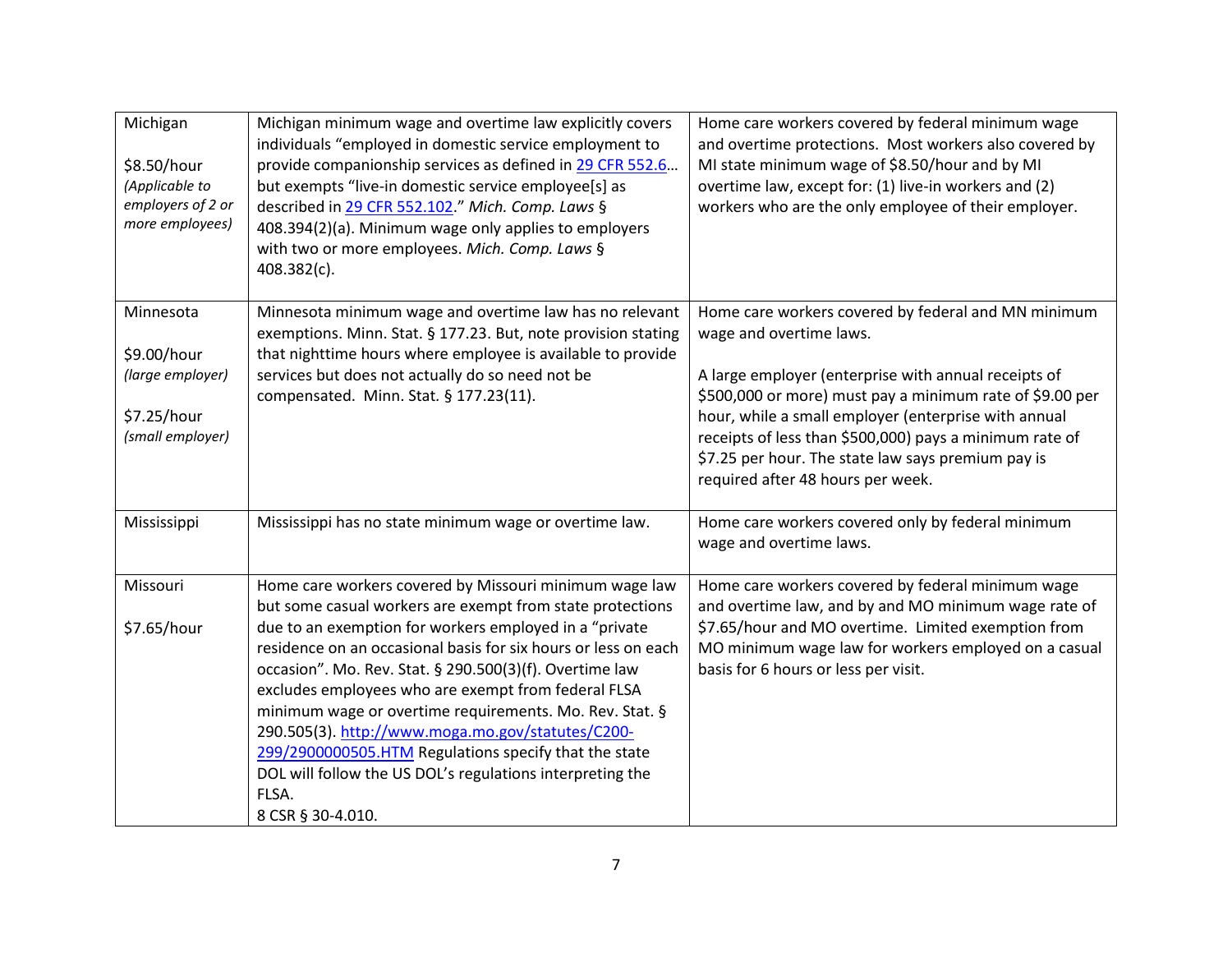| Montana                                                                           | Montana minimum wage and overtime law exempts<br>employees who provide companionship services as defined<br>in 29 § CFR 552.6 when the person providing the service is<br>employed directly by a family member or an individual who<br>is a legal guardian. Mont. Code Ann. § 39-3-406(1)(p). | Home care workers covered by federal minimum wage<br>and overtime, and by MT minimum wage and overtime<br>laws to the same extent as under federal law.<br>For a business with gross annual sales of more than<br>\$110,000, the state minimum rate per hour is \$8.05. |
|-----------------------------------------------------------------------------------|-----------------------------------------------------------------------------------------------------------------------------------------------------------------------------------------------------------------------------------------------------------------------------------------------|-------------------------------------------------------------------------------------------------------------------------------------------------------------------------------------------------------------------------------------------------------------------------|
| Nebraska<br>\$9.00/hour<br>(Applicable to<br>employers of 4 or<br>more employees) | No relevant exemptions for home care workers in Nebraska<br>minimum wage law. Nebraska has no state overtime law.<br>Neb. Rev. Stat. §§ 48-1202, 48-1203.                                                                                                                                     | Home care workers covered by federal minimum wage<br>and overtime law and by NE minimum wage law.                                                                                                                                                                       |
| Nevada<br>\$8.25/hour if no<br>employer-<br>provided health<br>insurance          | Nevada minimum wage and overtime law exempts<br>employees "who reside in the household where they work"<br>but covers all other home care workers. Nev. Rev. Stat. §<br>$608.250(2)(b)$ .                                                                                                     | Home care workers covered under federal and NV<br>minimum wage and overtime law, but live-in workers<br>exempt from NV minimum wage and overtime law.                                                                                                                   |
| New Hampshire                                                                     | New Hampshire minimum wage law exempts domestic<br>labor. N.H. Rev. Stat. Ann. Ch. 279 § 21(I). Overtime law<br>exempts any employee of employers covered under the<br>provisions of FLSA. N.H. Rev. Stat. Ann. Ch. 279 § 21(VII)(b).                                                         | Home care workers covered only by federal minimum<br>wage and overtime law.                                                                                                                                                                                             |
| New Jersey<br>\$8.38/hour                                                         | New Jersey minimum wage and overtime law covers all<br>home care workers. No relevant exemptions. N.J. Stat. Ann.<br>§ 34:11-56a et seq.                                                                                                                                                      | Home care workers covered by federal and NJ minimum<br>wage and overtime laws.                                                                                                                                                                                          |
| <b>New Mexico</b><br>\$7.50/hour                                                  | New Mexico minimum wage and overtime law exempts<br>domestic service employees employed in a home. N.M. Stat.<br>Ann. § 50-4-21(C)(1).                                                                                                                                                        | Home care workers covered only by federal minimum<br>wage and overtime law.                                                                                                                                                                                             |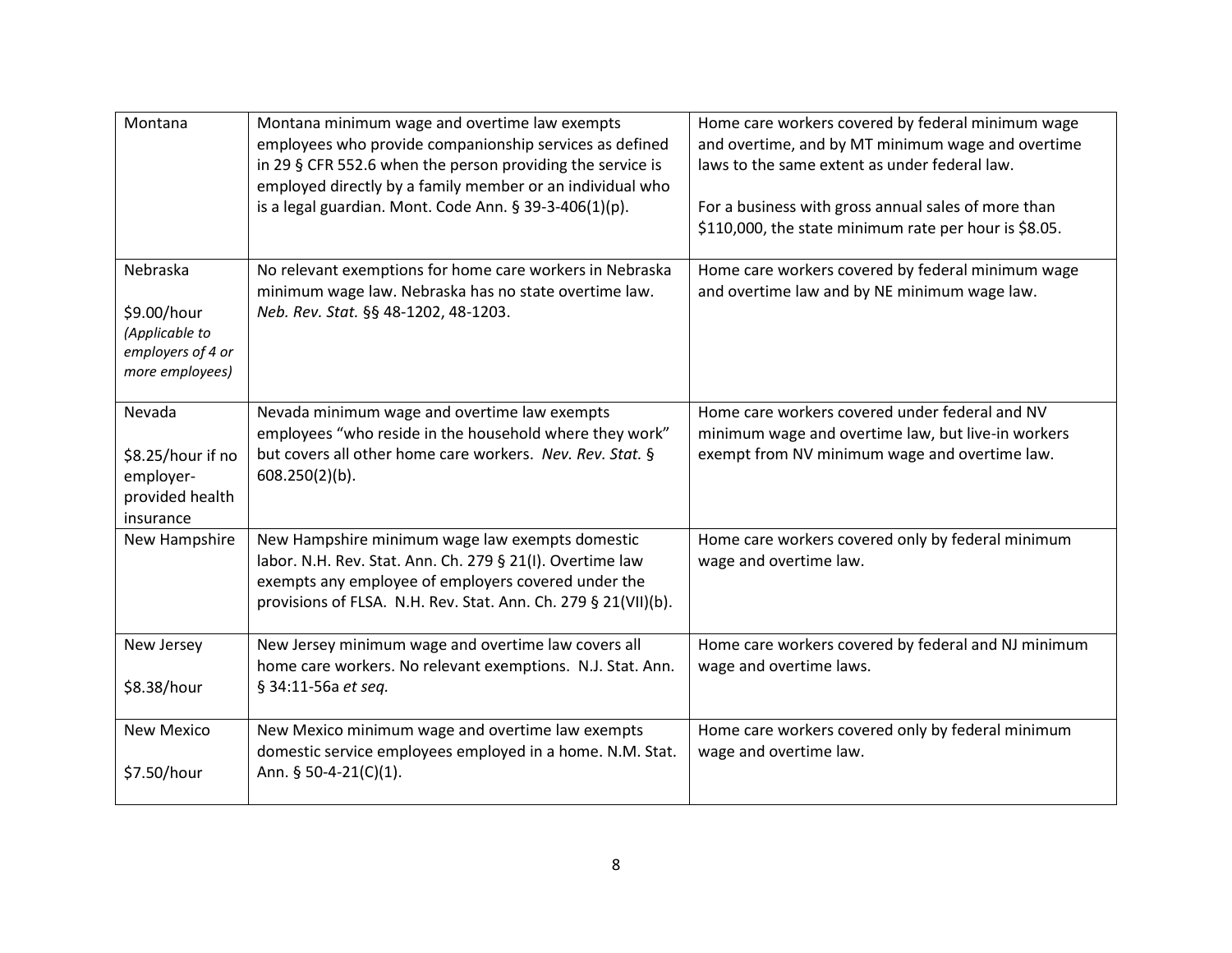| <b>New York</b> | New York minimum wage law covers all home care workers.<br>N.Y. Labor Law § 651 (5). Overtime coverage for all home                                                                                                                                                                                                                                                                                                                                                                                                                                                                                                                                                  | Home care workers covered by federal minimum wage<br>and overtime, by NY minimum wage, and by NY overtime                                                                                                                                                                                              |
|-----------------|----------------------------------------------------------------------------------------------------------------------------------------------------------------------------------------------------------------------------------------------------------------------------------------------------------------------------------------------------------------------------------------------------------------------------------------------------------------------------------------------------------------------------------------------------------------------------------------------------------------------------------------------------------------------|--------------------------------------------------------------------------------------------------------------------------------------------------------------------------------------------------------------------------------------------------------------------------------------------------------|
| \$9.00/hour     | care workers but workers employed directly by private<br>households receive overtime at the full rate of time-and-a-<br>half of the regular rate of pay and workers who are subject<br>to the FLSA companionship exemption and employed by<br>agencies receive overtime at a reduced rate of time-and-a-<br>half of the NY minimum wage. N.Y. Labor Law §§ 2(16), 170;<br>N.Y. Comp. Codes R. & Regs. tit. 12, § 142-2.2. Overtime<br>coverage for live-in workers after 44 hours/week (rather<br>than the usual 40 hours) at the same rates detailed above.<br>Id.                                                                                                  | law except that live-in workers receive overtime after 44<br>hours/week (rather than 40 hours) under NY law.<br>Workers in New York City and surrounding counties are<br>eligible for the wage parity minimum rate. Rates changing<br>in New York City and throughout the state by the end of<br>2016. |
| North Carolina  | North Carolina minimum wage and overtime law exempts<br>"any person employed as a domestic, including<br>companions, as defined under the Fair Labor Standards Act."<br>N.C. Gen. Stat. § 95-25.14(a)(3).                                                                                                                                                                                                                                                                                                                                                                                                                                                            | Home care workers covered by federal minimum wage<br>and overtime laws. Coverage under NC law is unclear:<br>home care workers may remain excluded from NC<br>minimum wage and overtime law due to exemption for<br>"any person employed as a domestic".                                               |
| North Dakota    | North Dakota minimum wage law covers home care workers<br>but provides that nighttime hours where employee is<br>available to provide services but does not actually do so<br>need not be compensated. N.D. Cent. Code § 34-06-03.1.<br>ND overtime law exempts all "employees in domestic<br>service." N.D. Admin. Code § 46-02-07-02(4)(d). A poster<br>issued by the ND DOL specifies that the overtime law<br>exempts domestic service employees who "reside in the<br>household in which employed" and employees providing<br>companionship services who spend 20% or less of their<br>weekly hours on household work (cleaning, laundry, meal<br>preparation). | Home care workers covered under federal minimum wage<br>and overtime law and by ND minimum wage law.                                                                                                                                                                                                   |
| Ohio            | Ohio minimum wage law excludes "individuals who are<br>exempted from the minimum wage requirements in 29                                                                                                                                                                                                                                                                                                                                                                                                                                                                                                                                                             | Home care workers covered under federal and OH<br>minimum wage and overtime laws, though continued                                                                                                                                                                                                     |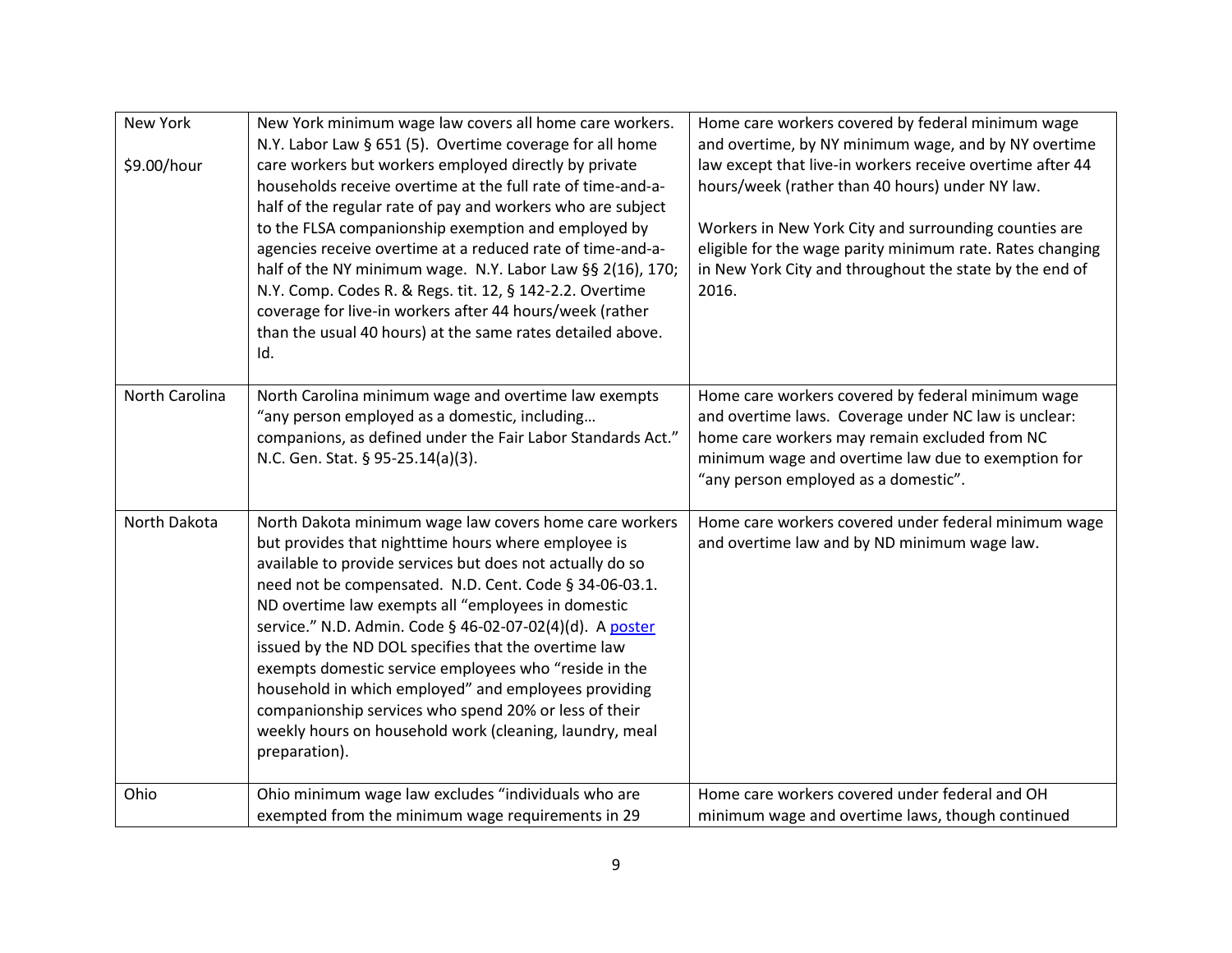| \$8.10/hour<br>(large employers) | U.S.C. 213" but the state constitution does not exclude<br>companions. Overtime law similarly adopts FLSA                                                                                                                                                                                                                                                                                                                                                                                                                                                                                                                   | exemption from OH overtime law for live-in workers.                                                                                                                                                                            |
|----------------------------------|-----------------------------------------------------------------------------------------------------------------------------------------------------------------------------------------------------------------------------------------------------------------------------------------------------------------------------------------------------------------------------------------------------------------------------------------------------------------------------------------------------------------------------------------------------------------------------------------------------------------------------|--------------------------------------------------------------------------------------------------------------------------------------------------------------------------------------------------------------------------------|
|                                  | exemptions. Oh. Rev. Code Ann. § 4111.03(A). Additional<br>overtime exemption for live-in companions. Id., (D)(3)(d).                                                                                                                                                                                                                                                                                                                                                                                                                                                                                                       | Employers with annual gross receipts of \$297,000 or more<br>must pay a minimum rate of \$8.10 per hour.                                                                                                                       |
| Oklahoma                         | Oklahoma minimum wage law exempts employers subject to<br>the FLSA. Okla. Stat. tit. 40 § 197.4(e)(7). It also exempts any<br>individual employed in domestic service in or about a private<br>home. Okla. Stat. tit. 40 §197.4(e)(2).                                                                                                                                                                                                                                                                                                                                                                                      | Home care workers covered only by federal minimum<br>wage and overtime laws.                                                                                                                                                   |
| Oregon<br>\$9.75/hour            | Oregon minimum wage law exempts workers engaged in<br>domestic service employment to provide companionship<br>services to elderly, infirm or disabled persons in a family<br>home. Or Rev. Stat. § 653.020(14). It also exempts<br>individuals employed in domestic service on a casual basis in<br>or about a family home. Or Rev. Stat. § 653.020(2). Statute<br>does not reference the federal regulations but the regulation<br>defining "companionship services" at OAR § 839-020-0004 is<br>identical to the definition in § 29 CFR 552.6, and an OR DOL<br>fact sheet explicitly references the federal regulations. | Home care workers are covered by federal minimum wage<br>and overtime law. Workers may gain coverage under OR<br>minimum wage and overtime laws if OR interprets the<br>companionship exemption consistent with federal law.   |
| Pennsylvania                     | Pennsylvania minimum wage and overtime law exempts<br>employment in "[d]omestic services in or about the private<br>home of the employer" Pa. Stat. Ann. § 333.105(a)(2).                                                                                                                                                                                                                                                                                                                                                                                                                                                   | Home care workers covered by federal minimum wage<br>and overtime laws. Third party-employed workers<br>covered by PA minimum wage and overtime law but<br>workers employed solely by private household exempt<br>from PA law. |
| <b>Puerto Rico</b>               | Puerto Rico minimum wage and overtime law exempts<br>domestic service employees. 29 L.P.R.A. §§ 250(f), 285.                                                                                                                                                                                                                                                                                                                                                                                                                                                                                                                | Home care workers covered only by federal minimum<br>wage and overtime law.                                                                                                                                                    |
| Rhode Island<br>\$9.60/hour      | Rhode Island minimum wage and overtime law exempts any<br>individual employed in domestic service in or about a private<br>home. R.I. Gen. Laws § 28-12-2(5)(i).                                                                                                                                                                                                                                                                                                                                                                                                                                                            | Home care workers covered only by federal minimum<br>wage and overtime law.                                                                                                                                                    |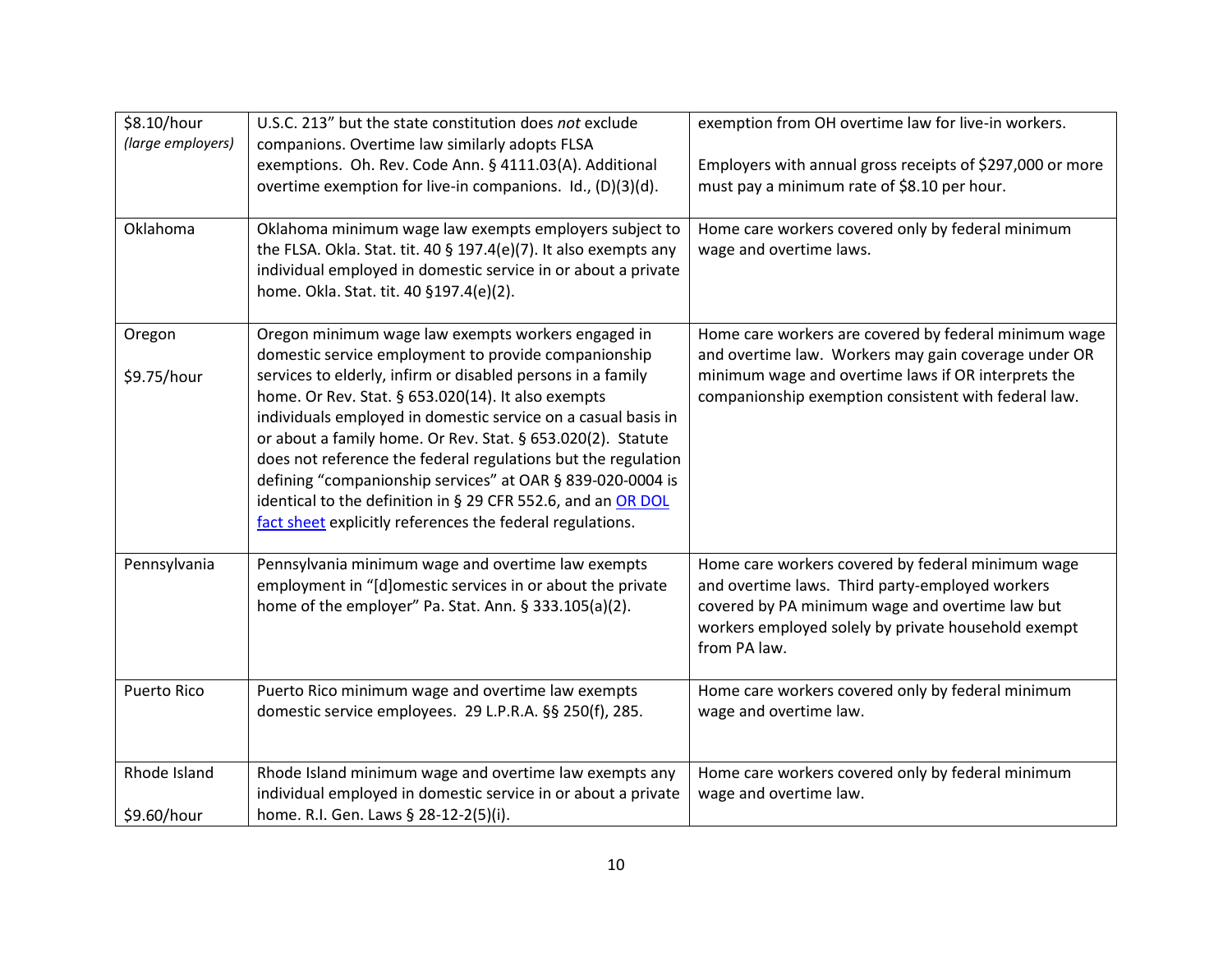| South Carolina                                                                        | South Carolina has no state minimum wage or overtime law.                                                                                                                                                                                                                                                                                                                                                | Home care workers covered only by federal minimum<br>wage and overtime law.                       |
|---------------------------------------------------------------------------------------|----------------------------------------------------------------------------------------------------------------------------------------------------------------------------------------------------------------------------------------------------------------------------------------------------------------------------------------------------------------------------------------------------------|---------------------------------------------------------------------------------------------------|
| South Dakota                                                                          | South Dakota minimum wage law has no relevant<br>exemption. SD has no overtime law. S.D. Codified Laws §§                                                                                                                                                                                                                                                                                                | Home care workers covered by federal minimum wage<br>and overtime law and by SD minimum wage law. |
| \$8.55/hour                                                                           | 60-11-3, 60-11-5.                                                                                                                                                                                                                                                                                                                                                                                        |                                                                                                   |
| Tennessee                                                                             | Tennessee has no state minimum wage or overtime law.                                                                                                                                                                                                                                                                                                                                                     | Home care workers covered only by federal minimum<br>wage and overtime law.                       |
| Texas                                                                                 | Texas minimum wage law exempts persons covered by the<br>FLSA. Tex. Lab. Code § 62.151. It also exempts persons<br>performing domestic service in or about a private home, and<br>persons living in a private home and furnishing personal care<br>for a resident of that home. Tex. Lab. Code § 62.154(2).<br>Texas has no overtime law.                                                                | Home care workers covered only by federal minimum<br>wage and overtime law.                       |
| Utah                                                                                  | Utah minimum wage law exempts any employee entitled to<br>minimum wage under the FLSA. Utah Code Ann. § 34-40-<br>104(1)(a). It also exempts persons providing companionship<br>service for persons who, because of age or infirmity, are<br>unable to care for themselves. Utah Code Ann. § 34-40-<br>104(1)(d). The state law is interpreted consistently with<br>FLSA. Utah Code Ann. § 34-40-102(1). | Home care workers covered only by federal minimum<br>wage and overtime law.                       |
| Vermont<br>\$9.60/hour<br>(Applicable to<br>employers of two<br>or more<br>employees) | Vermont minimum wage law exempts anyone employed in<br>domestic service in a private home. Vt. Stat. Ann. tit. 21 §<br>383(2)(B). Overtime law exempts domestic workers. Vt. Stat.<br>Ann. tit. 21 § 384(b).                                                                                                                                                                                             | Home care workers covered only by federal minimum<br>wage and overtime law.                       |
| Virginia                                                                              | Virginia minimum wage law exempts persons whose                                                                                                                                                                                                                                                                                                                                                          | Home care workers covered only by federal minimum                                                 |
|                                                                                       | employment is covered by the FLSA. Va. Code Ann. § 40.1-                                                                                                                                                                                                                                                                                                                                                 | wage and overtime law.                                                                            |